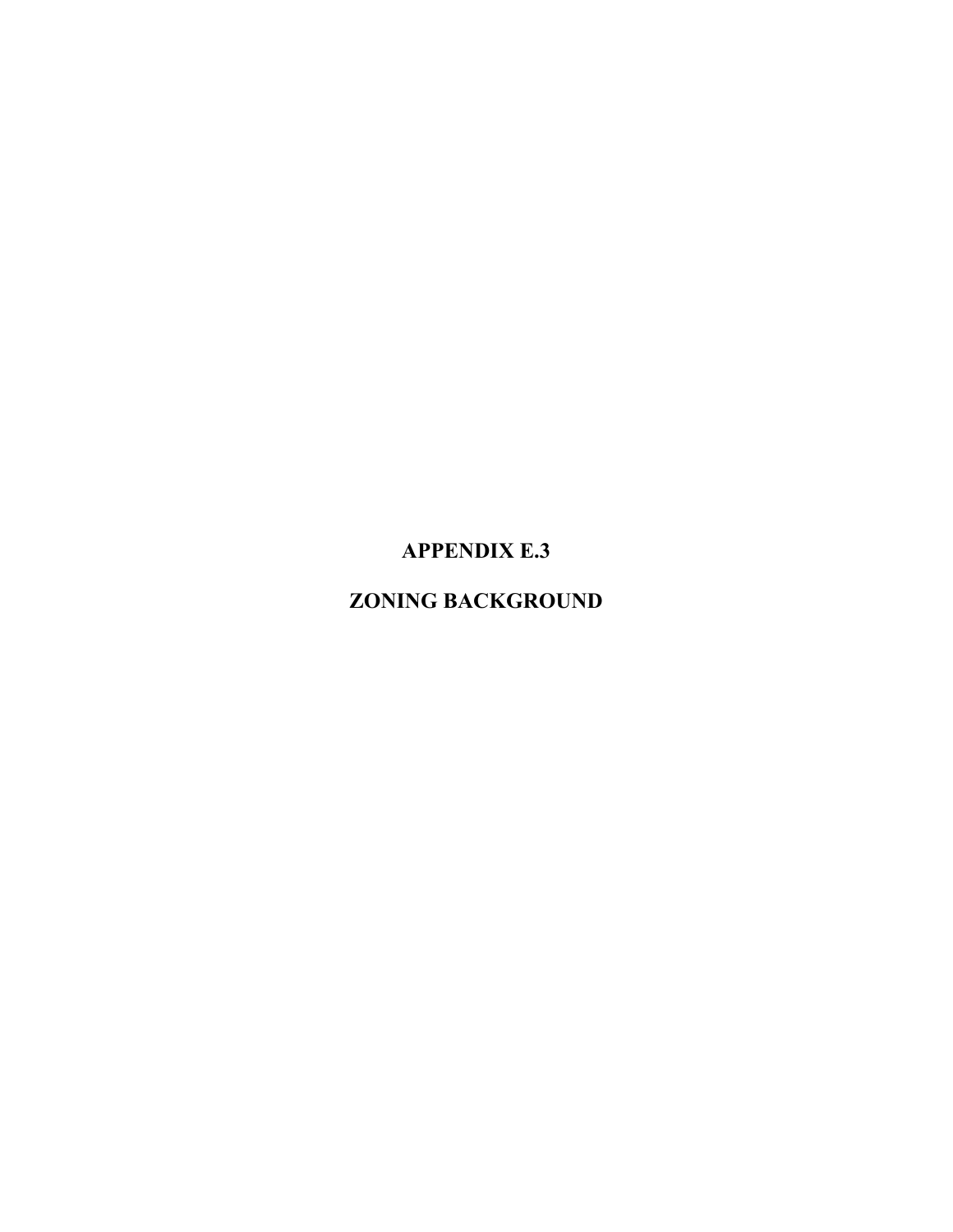### **E.3. ZONING BACKGROUND**

Zoning districts in New York City are grouped into three categories: residential, commercial, and manufacturing. Only residential and related institutional uses are permitted in residential districts; commercial (retail, office, etc.) and residential uses are permitted in most commercial districts; and manufacturing, wholesaling, and commercial uses are permitted in manufacturing districts. The specific types of uses ("use groups") and density of development (in terms of the ratio of floor area to site area) in each district vary, depending on their location.

As shown in Table E-1, Manhattan's East Side contains a range of zoning districts. Running through heavily developed residential neighborhoods as well as the city's Central Business District (CBD), this area contains the city's densest zoning districts as well as some mediumdensity residential districts, reserved for the midblocks and portions of the areas outside the commercial cores.

The City's zoning code also promulgates Special Purpose Districts, which are intended to achieve specific planning and urban design objectives for a particular neighborhood or area, listed for the study area on Table E-2. The Special Lower Manhattan Mixed-Use District and the Special Transit Land Use District are of particular relevance to the proposed project. The Special Land Use Transit District was established in 1974 along Second Avenue to support construction of the Second Avenue Subway, ease pedestrian flows, provide light and air to underground transit facilities, encourage development that promotes needed pedestrian amenities, coordinate present and future relationship of land uses within the district, and conserve the value of land and buildings, thereby protecting the City's tax revenues. The district is mapped on Second Avenue, where the future Second Avenue Subway Stations were to be located in the 1970s. Where practical, easements established as part of the Special Transit Land Use District would be used for station entrances. However, station entrances are not limited to the Special Transit Land Use District; they could also be located outside of the district, which is shaded in gray on the zoning maps for each neighborhood. Easements only exist where properties have been developed since the 1970s when the Special Transit Land Use District zoning was put in place, and have not been acquired in buildings existing before that time. NYCT has obtained several easements through existing buildings in the Special Transit Land Use District. The easements obtained are listed in Chapter 2.

The Special Lower Manhattan District was created in 1998 to simplify and consolidate the overlapping complex regulations previously governing Lower Manhattan, foster the reuse of existing underused commercial buildings, allow the area to grow while reinforcing its historic character, promote the orderly growth of the waterfront area, and facilitate the change to a mixed-use community. The special district also recognizes the area's historic street grid (which is a designated New York City Landmark District), by instituting special height and setback controls created to control development. The Lower Manhattan District incorporates several subdistricts, aimed to reflect local conditions, including the South Street Seaport Subdistrict, which was originally created in 1972 as the South Street Seaport District, with the intent of ensuring that the Seaport area remains a neighborhood of small historic buildings.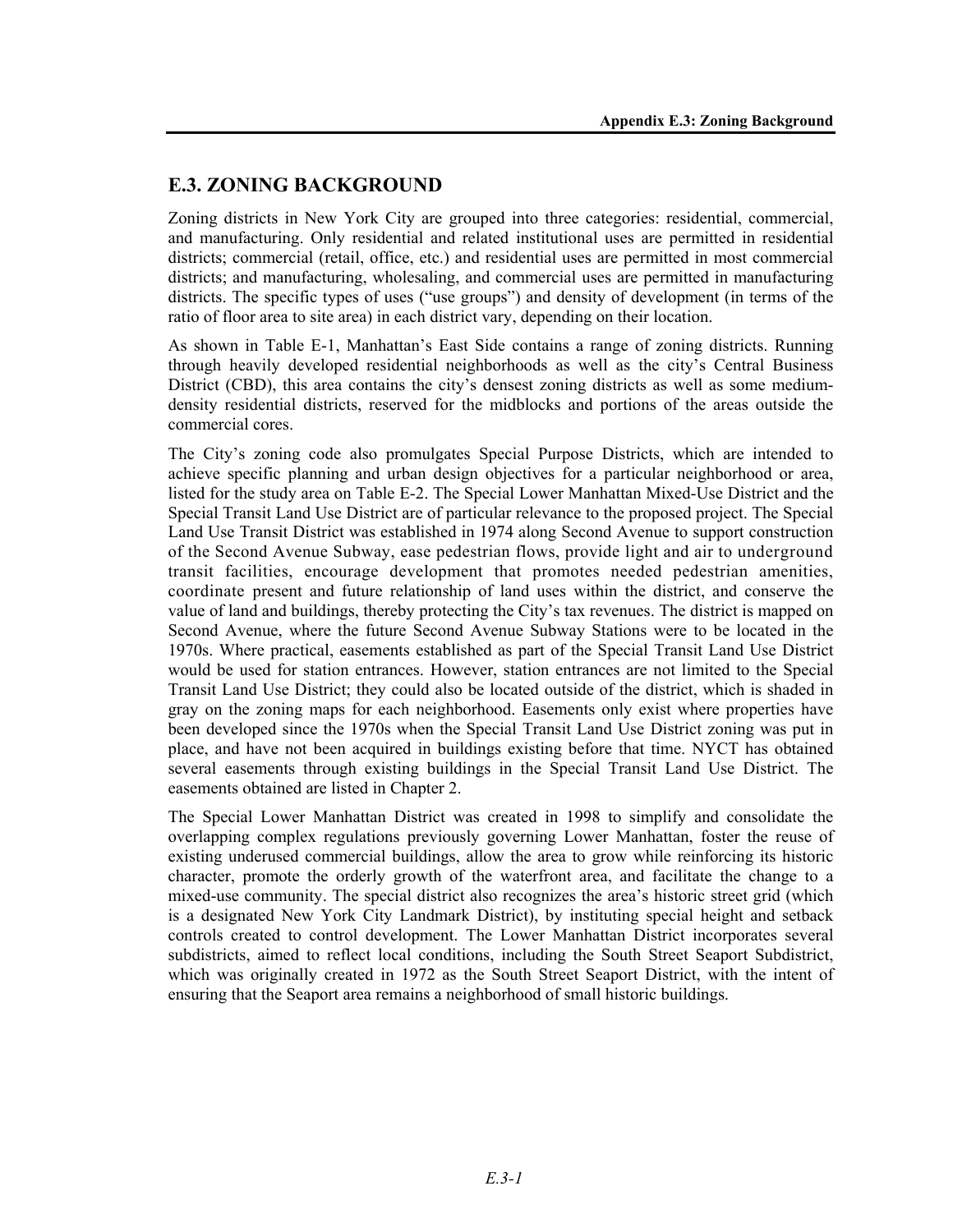#### **Table E.3-1 Zoning Designations in Eastern Manhattan**

| <b>Zoning District</b><br>(see accompanying<br>zoning maps) | <b>Permitted Uses/Bulk</b>                                                                                                                                                                                                      |
|-------------------------------------------------------------|---------------------------------------------------------------------------------------------------------------------------------------------------------------------------------------------------------------------------------|
| <b>Residential Districts</b>                                | Commercial and manufacturing use prohibited; community facility permitted                                                                                                                                                       |
| R7, R7-1, R7-2, R7-3                                        | Medium-density residential and community facility                                                                                                                                                                               |
| R <sub>8</sub>                                              | Medium-density residential and community facility                                                                                                                                                                               |
| R9, R9-1                                                    | High-density residential and community facility                                                                                                                                                                                 |
| R <sub>10</sub>                                             | Highest-density residential and community facility                                                                                                                                                                              |
| <b>Commercial Districts</b>                                 | Residential and community facility use permitted. Commercial districts can be mapped as<br>zoning districts or as overlays in residential districts. Commercial overlays permit low-<br>density development of commercial uses. |
| $C1-2, C1-6$                                                | Low-density neighborhood shopping. Low- to medium-density residential and community<br>facility                                                                                                                                 |
| C1-7, C1-8                                                  | Low-density neighborhood shopping. Medium- to high-density residential and community<br>facility                                                                                                                                |
| $C1-9$                                                      | Low-density neighborhood shopping. High-density residential and community facility use                                                                                                                                          |
| C1-5, C2-2, C2-5                                            | Low-density neighborhood shopping/services. Residential and community facility use<br>based on surrounding residential district                                                                                                 |
| C <sub>2</sub> -7, C <sub>2</sub> -8                        | Low-density neighborhood shopping/services. Medium- to high-density residential and<br>community facility use                                                                                                                   |
| C4-4, C4-5, C4-6                                            | Medium-density general commercial (such as department stores, theaters). Low- to<br>medium-density residential and community facility                                                                                           |
| $C4-6$                                                      | Medium-density general commercial. High-density residential and community facility                                                                                                                                              |
| $C4-7$                                                      | High-density general commercial, residential, and community facility.                                                                                                                                                           |
| $C5-1$                                                      | Medium-density restricted central commercial (for retail and offices). High-density<br>residential and community facility                                                                                                       |
| C5-2, C5-2.5, C5-3, C5-<br>5                                | High density restricted central commercial district intended for retail and large offices.<br>High-density residential, community facility                                                                                      |
| C6-1, C6-2, C6-3                                            | Medium-density general central commercial outside CBD. Low- to medium-density<br>residential and community facility                                                                                                             |
| C6-4, C6-6, C6-9                                            | High-density general central commercial intended for CBD, allowing medium- to high-<br>bulk offices. High-density residential, community facility                                                                               |
| $C6-5.5$                                                    | High-density general central commercial district, intended for Special Midtown District,<br>allowing high-bulk offices                                                                                                          |
| C8-3, C8-4                                                  | Low-density general service/warehouse, medium-density community facility. No<br>residential use permitted                                                                                                                       |
| <b>Manufacturing Districts</b>                              | Residential use prohibited (except in M1-5M districts)                                                                                                                                                                          |
| M1-1, M1-2, M1-4                                            | Low-density light industrial uses (high performance) and certain community facilities                                                                                                                                           |
| M1-3. M1-5                                                  | Medium-density light industrial uses (high performance) and certain community facilities.<br>(Conversion of nonresidential to residential permitted in M1-5M)                                                                   |
| M2-1, M2-3                                                  | Low-density general industrial uses (medium performance), most commercial uses                                                                                                                                                  |
| $M2-2$                                                      | Medium-density general industrial uses (medium performance), most commercial uses                                                                                                                                               |
| M3-1. M3-2                                                  | Low-density heavy industrial (low performance)                                                                                                                                                                                  |
|                                                             | <b>Source:</b> Zoning Resolution of the City of New York.                                                                                                                                                                       |